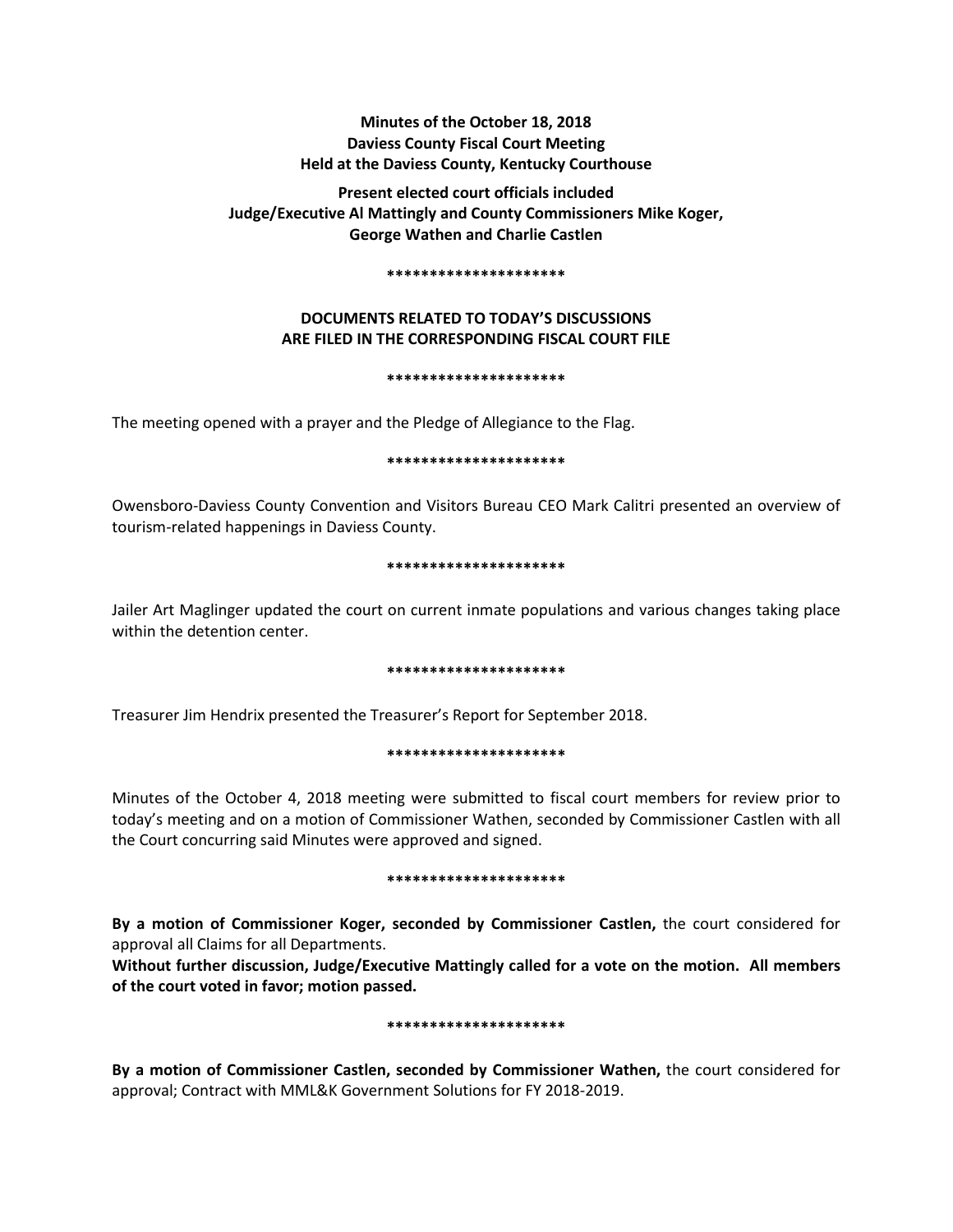**Without further discussion, Judge/Executive Mattingly called for a vote on the motion. All members of the court voted in favor; motion passed.** 

### **\*\*\*\*\*\*\*\*\*\*\*\*\*\*\*\*\*\*\*\*\***

**By a motion of Commissioner Koger, seconded by Commissioner Castlen,** the court considered for approval; Apply for the Annual Litter Abatement Grant (aka Trash for Cash Program). **Without further discussion, Judge/Executive Mattingly called for a vote on the motion. All members of the court voted in favor; motion passed.** 

## **\*\*\*\*\*\*\*\*\*\*\*\*\*\*\*\*\*\*\*\*\***

**By a motion of Commissioner Koger, seconded by Commissioner Castlen,** the court considered for approval; Award the following:

- **RFQ 011-2018**: Transfer Station Trailer Floor Repair to Magnum Welding for \$11,124.76.
- **Bid No. 33-2018**: Transfer Station Concrete Slab Repair to Nealen Excavating for \$113,500.
- **Bid No. 35-2018**: A new Class A Fire Engine (Thruston) to High Tech Rescue for \$304,156.43.
- **Bid No. 36-2018**: A new Class A Fire Engine (Masonville) to Finley Fire Equipment for \$284,000, after trade-in.

**Without further discussion, Judge/Executive Mattingly called for a vote on the motion. All members of the court voted in favor except for Judge Mattingly. Due to a possible conflict of interest, Judge Mattingly recused himself prior to discussions by the court relating to Bid No. 33-2018. He also abstained from voting on this bid. Judge Mattingly voted in favor of all remaining bids and the RFQ; motion passed.** 

## **\*\*\*\*\*\*\*\*\*\*\*\*\*\*\*\*\*\*\*\*\***

**By a motion of Commissioner Koger, seconded by Commissioner Wathen,** the court considered for approval; Daviess County Sheriff's 2017 Unmined Coal Quietus.

**Without further discussion, Judge/Executive Mattingly called for a vote on the motion. All members of the court voted in favor; motion passed.** 

## **\*\*\*\*\*\*\*\*\*\*\*\*\*\*\*\*\*\*\*\*\***

**By a motion of Commissioner Koger, seconded by Commissioner Wathen,** the court considered for approval; Purchase a ¾ Ton 4x4 Truck from the Kentucky State Master Agreement for the Road Department from Paul Miller Ford, Inc. for \$28,163.

Purchasing Agent Jordan Johnson stated, "Following our bid of this item in July, we discovered an error in our specifications and subsequently missed the opportune order time. When the bid was corrected and resubmitted for bids, no bids were received. This is why we are recommending using the state master agreement to purchase this truck."

**Without further discussion, Judge/Executive Mattingly called for a vote on the motion. All members of the court voted in favor; motion passed.**